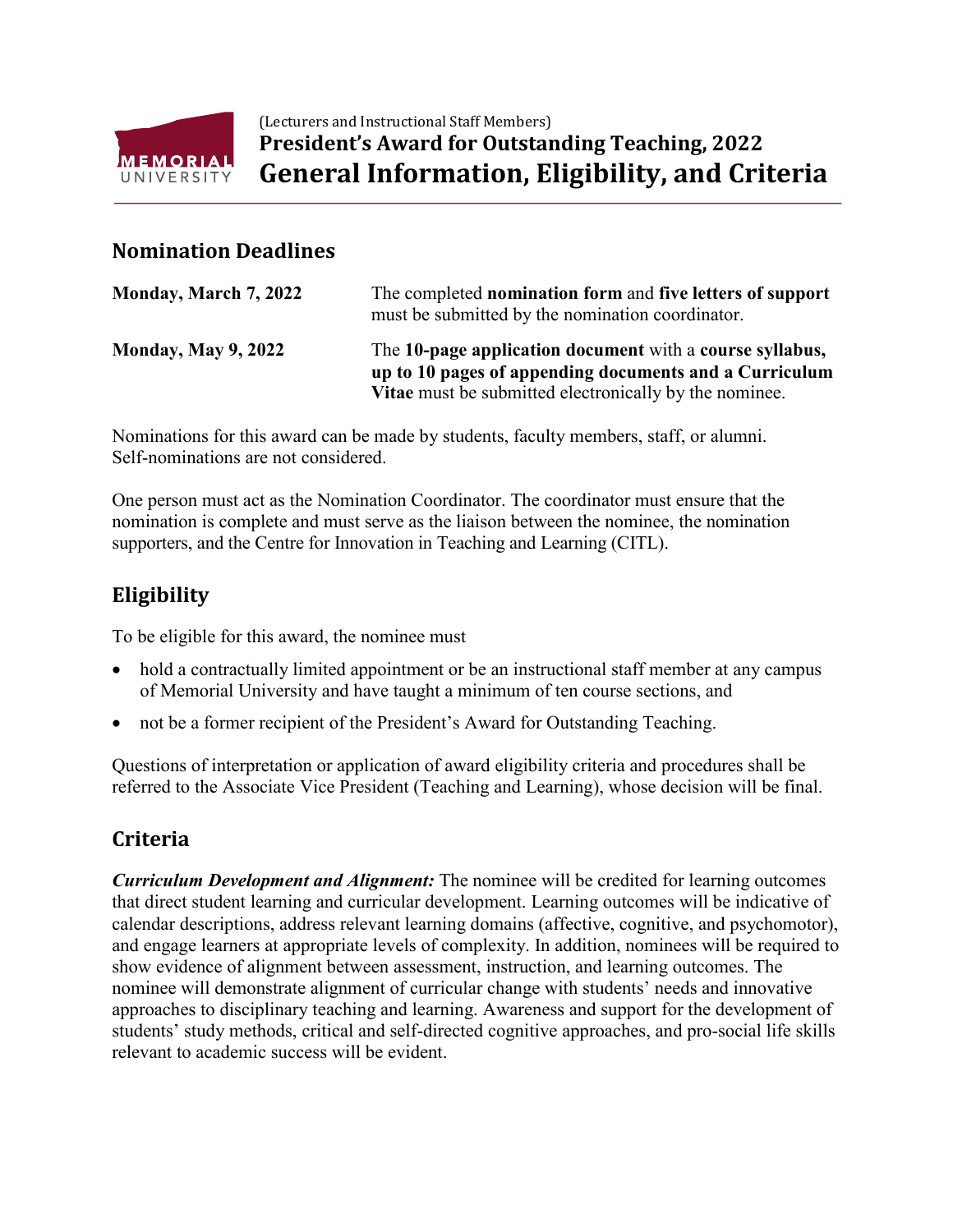*Instructional Approaches:* The nominee's teaching will be student-centered and provide authentic learning experiences through relevant contexts and opportunities for experiential learning. The nominee will plan for student engagement and will facilitate meaningful interactions with and among students. Learning experiences will also challenge students to consider interdisciplinary perspectives and applications. Evidence that the nominee regularly seeks feedback and reflects on both the students' learning and the effectiveness of their instructional approaches is important. The nominee will provide specific examples of adjustments made to teaching and learning methods based on feedback from students and selfreflection. Availability, approachability and a helpful disposition both within and outside formal learning environments will be evident. The nominee will demonstrate concern and support for individual student needs including those beyond the academic scope of courses taught.

*Integration of Research:* The nominee will exhibit evidence-based teaching and learning approaches and will integrate into curriculum both seminal and modern findings to promote rounded disciplinary experiences for students.

*Professional Development:* The nominee will be cognizant of current teaching practice in the discipline and provide a record of professional growth and development in teaching which may include participation in formal and/or informal training events. Contribution to a positive teaching and learning environment demonstrated by engaging with peers through formal and informal support and through participation in teaching and learning related committees, projects, and programs will be an asset.

# **The Award**

One President's Award for Outstanding Teaching (Lecturers and Instructional Staff) will be presented annually. Recipients will be honoured with the following:

- 1. \$5,000 to be used to support teaching and learning in the academic unit/faculty of record at the time the recipient was nominated for the award. The recipient and a representative of the academic unit/faculty will negotiate an agreement as to how the funds will be allocated.
- 2. A personalized framed scroll
- 3. Recognition by the President at the President's Award Ceremony
- 4. Their name added to a plaque which lists Memorial's outstanding teachers and is on display in a public space in a University building

## **Selection Committee**

The Selection Committee is appointed by the President of Memorial University and will normally include the following:

- Associate Vice-president (Teaching and Learning), Chair
- Two per course instructors
- Two faculty members
- One instructional staff member
- One undergraduate student